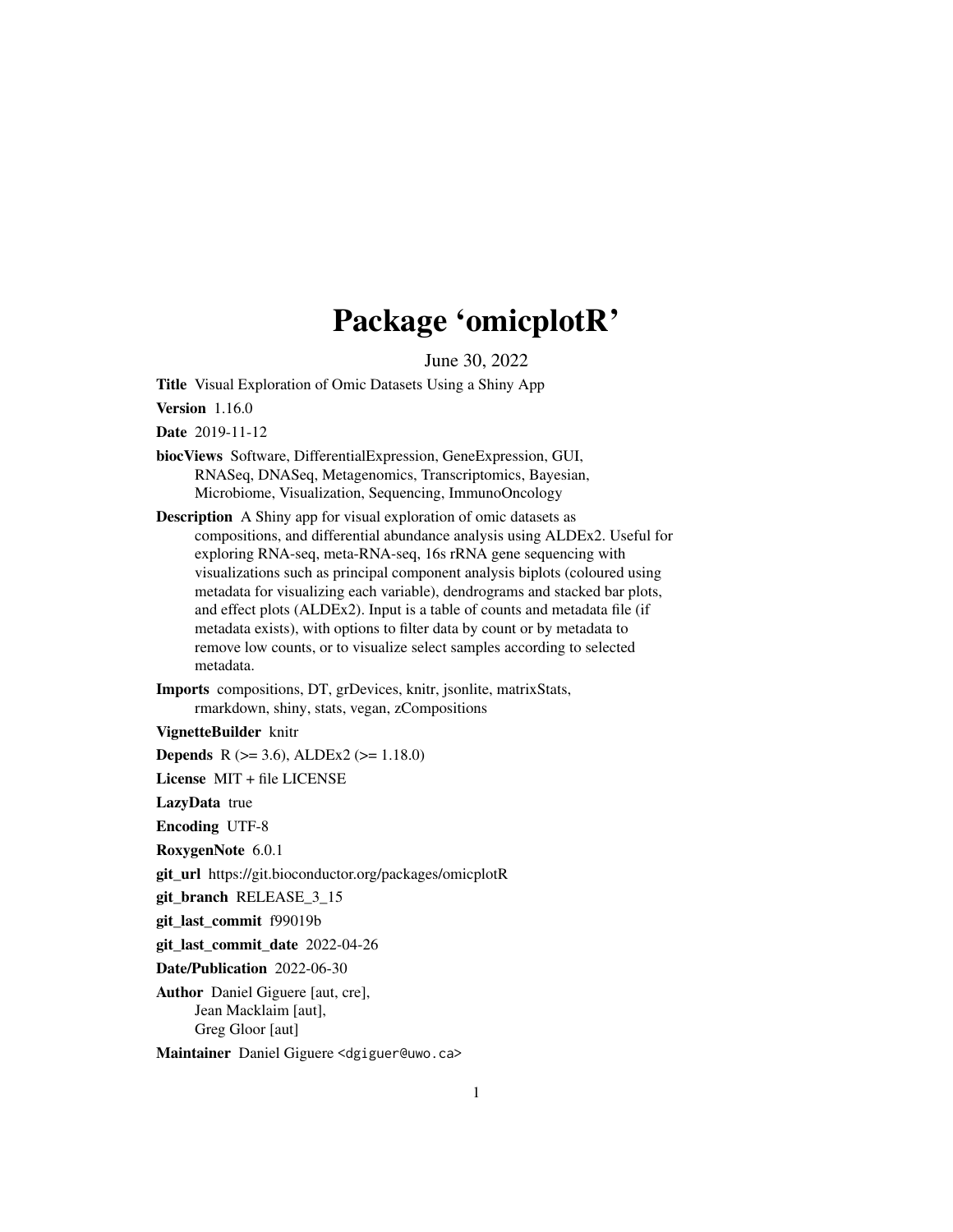### <span id="page-1-0"></span>R topics documented:

| Index |  |  |  |  |  |  |  |  |  |  |  |  |  |  |  |  |  |
|-------|--|--|--|--|--|--|--|--|--|--|--|--|--|--|--|--|--|
|       |  |  |  |  |  |  |  |  |  |  |  |  |  |  |  |  |  |
|       |  |  |  |  |  |  |  |  |  |  |  |  |  |  |  |  |  |
|       |  |  |  |  |  |  |  |  |  |  |  |  |  |  |  |  |  |
|       |  |  |  |  |  |  |  |  |  |  |  |  |  |  |  |  |  |
|       |  |  |  |  |  |  |  |  |  |  |  |  |  |  |  |  |  |

omicplotR-package omicplotR

#### Description

A Shiny app for visual exploration of omic datasets as compositions, and differential abundance analysis using ALDEx2. Useful for exploring RNA-seq, meta-RNA-seq, 16s rRNA gene sequencing and more with visualizations such as principal component analysis biplot (coloured using metadata for visualizing each variable), association plots (igraph), dendrograms and stacked bar plots, and effect plots (ALDEx2). Input is a table of counts and metadata file (if metadata exists), with options to filter data by count or by metadata to remove low counts, or to visualize select samples according to selected metadata. The Shiny app's graphical user interface facilitates visual exploration for new and experienced users of R alike.

#### Details

To launch the shiny app in your default browser, type omicplotr.run().

#### Author(s)

Daniel Giguere, Jean Macklaim, Greg Gloor

#### See Also

[omicplotr.run](#page-2-1).

internal *Internal omicplotR functions.*

#### **Description**

Internal functions for the app which are not intended to be called by the user. Please refer to [omicplotr.run.](#page-2-1)

#### Author(s)

Daniel Giguere, Greg Gloor.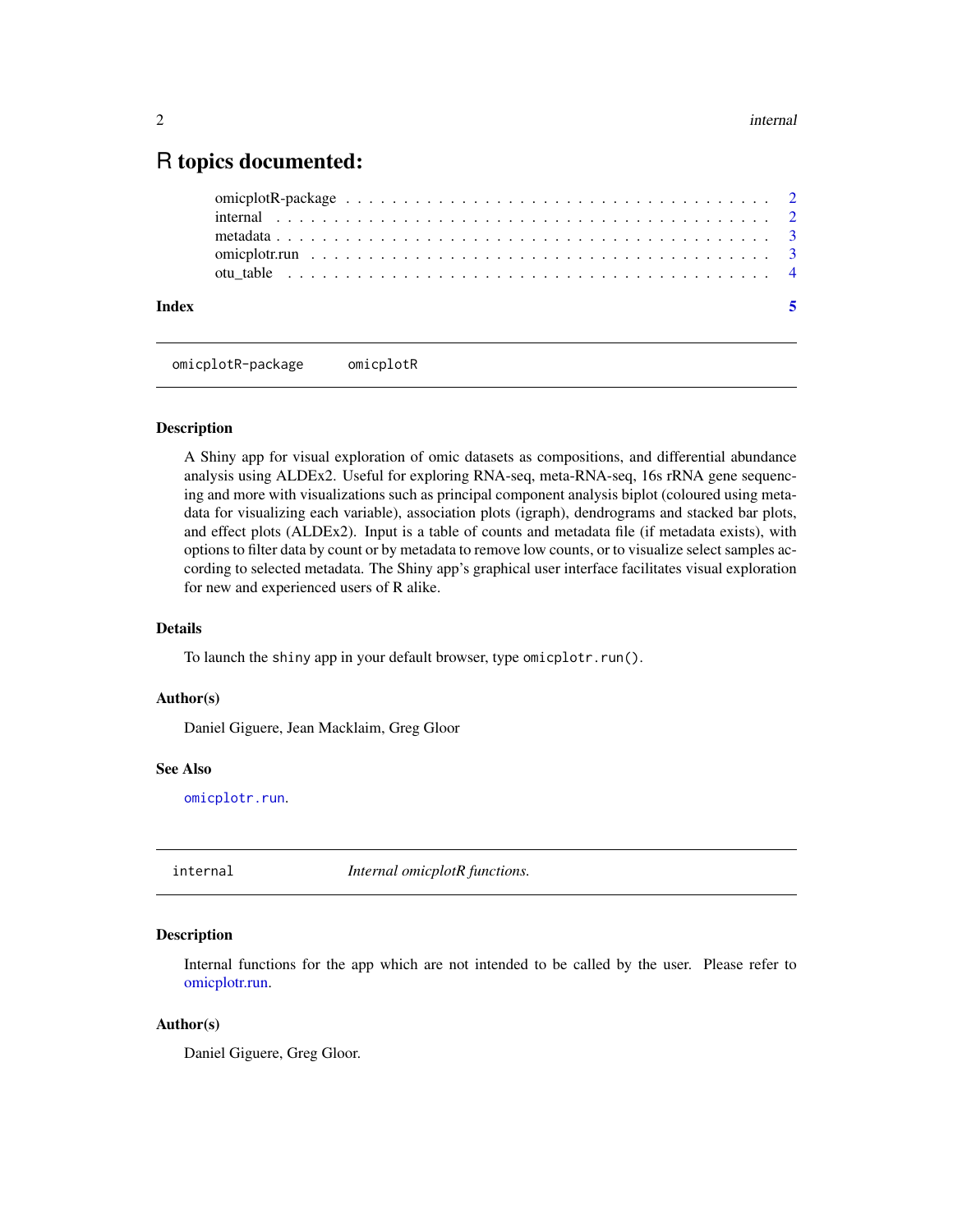#### <span id="page-2-0"></span>metadata 3

#### Examples

```
# These functions are not meant to be called by the user. However, some
# functions can be useful.
data(otu_table)
# Filter out your OTU table to remove rows that sum to less than 10.
d <- omicplotr.filter(otu_table, min.reads = 10)
```
<span id="page-2-2"></span>

metadata *Vaginal microbiome OTU table metadata*

#### Description

Associated metadata to [otu\\_table](#page-3-1).

#### Usage

data(metadata)

#### Format

A data frame with 297 rows and 35 columns, where rows are samples and columns are collected metadata.

#### References

Macklaim et al (2014). Microb Ecol Health Dis. doi: http://dx.doi.org/10.3402/mehd.v26.27799

#### See Also

[otu\\_table](#page-3-1)

<span id="page-2-1"></span>omicplotr.run *Run* omicplotR Shiny *app.*

#### Description

Launches Shiny for omicplotR in default browser. This graphical user interface facilitates visual exploration of datasets for both new and experienced R users alike.

#### Usage

omicplotr.run()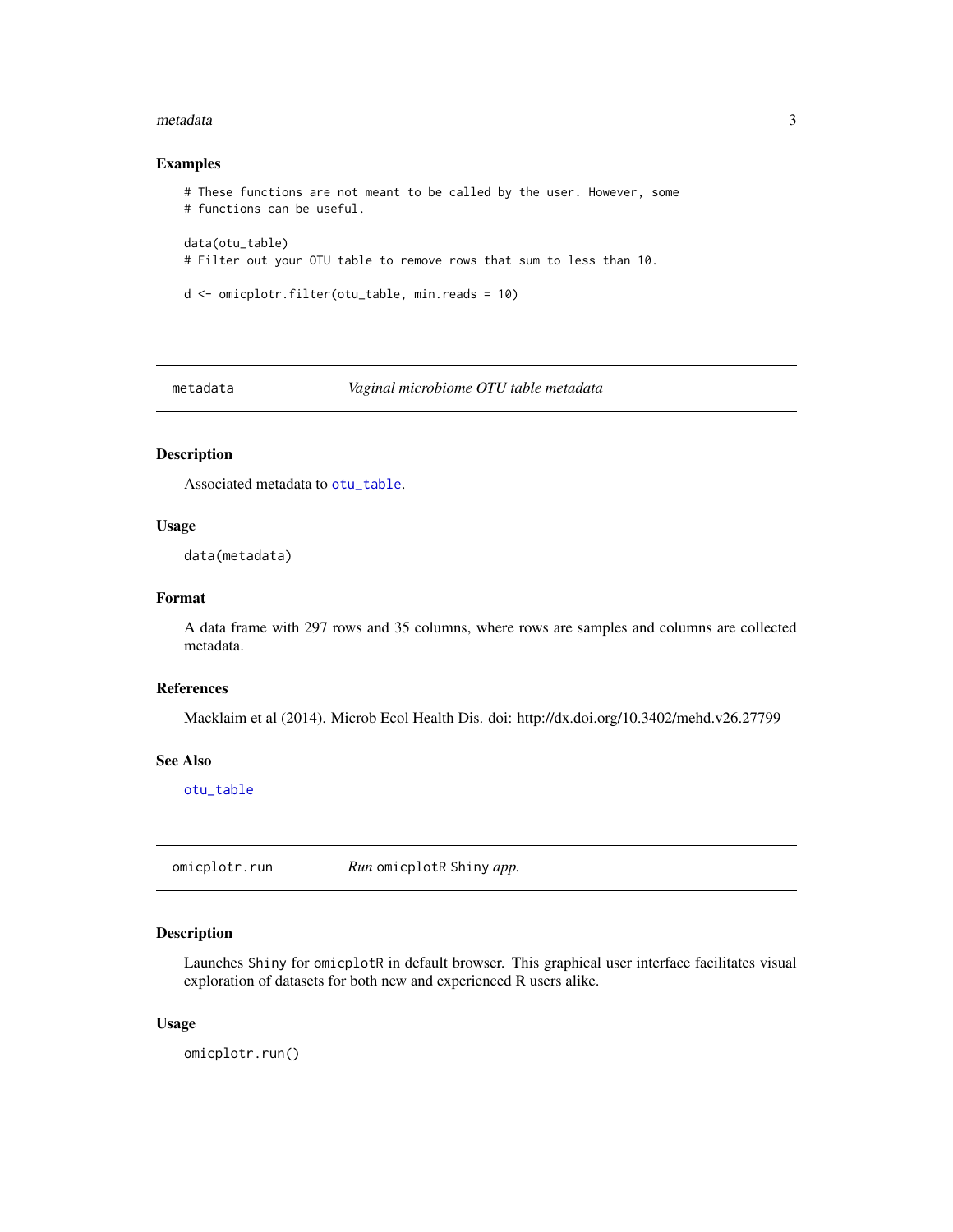#### <span id="page-3-0"></span>Value

There is no value!

#### Author(s)

Daniel Giguere

#### Examples

```
# To run omicplotR, use `omicplotr.run()` function. This will open the shiny
# app in your default browser.
```

```
# omicplotr.run()
```
# After running omicplotr.run(), you can filter your data and make a PCA # biplot. Internal functions are not mean to be called by the user.

data(otu\_table) d.filt <- omicplotr.filter(otu\_table)

<span id="page-3-1"></span>otu\_table *Vaginal microbiome OTU table*

#### **Description**

This dataset contains a count table of operational taxonomic units (OTUs) from a 16s rRNA gene sequencing experiment characterising changes in bacterial microbiota from oral antimicrobial or probiotic treatments. Associated metadata is contained in [metadata](#page-2-2).

#### Usage

data(otu\_table)

#### Format

A data frame with 77 rows and 298 columns. The last column contains taxonomic information for each OTU. Samples are columns, OTUs are rows.

#### References

Macklaim et al (2014). Microb Ecol Health Dis. doi: http://dx.doi.org/10.3402/mehd.v26.27799